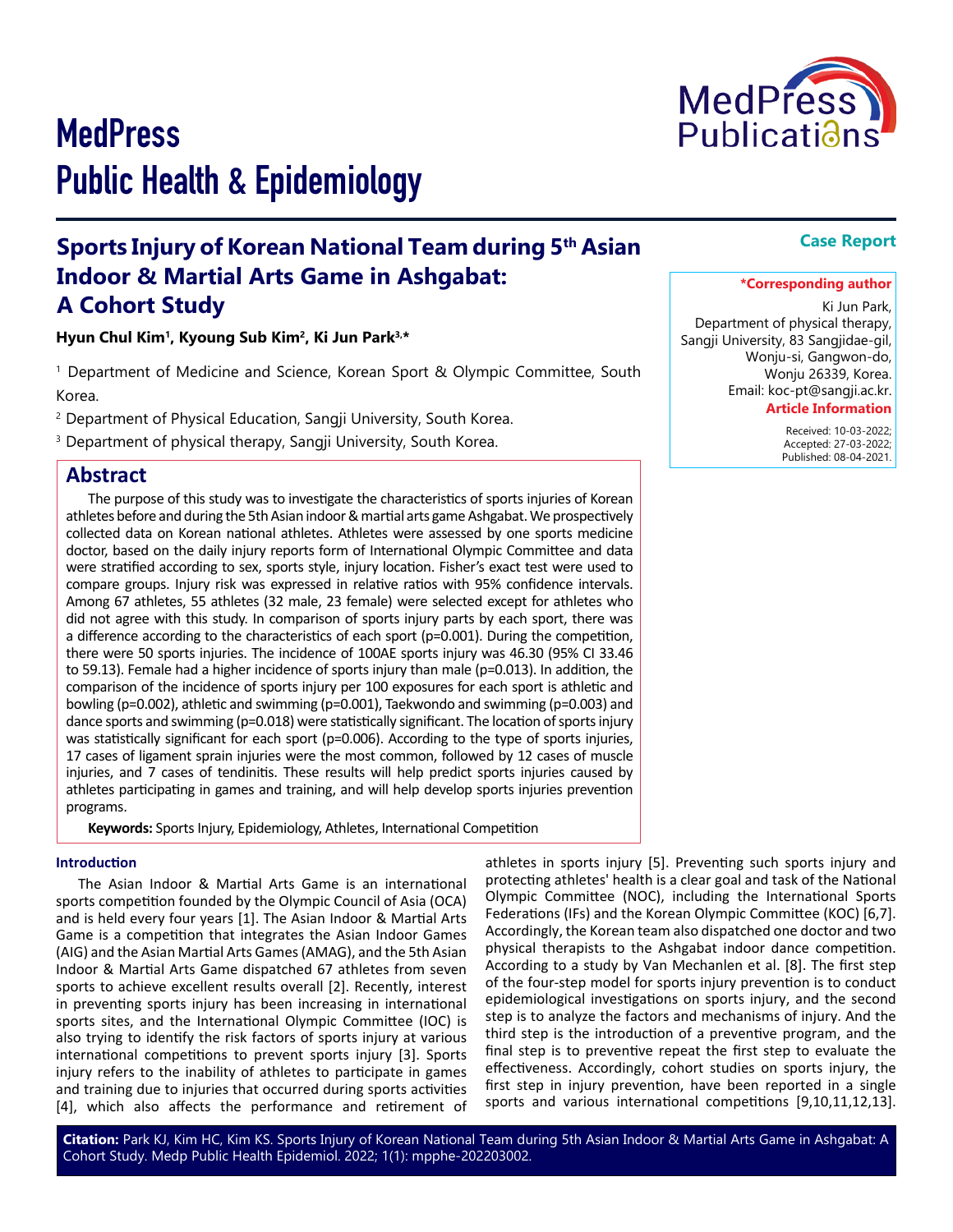According to a study by Park et al. [14], athletes have different skills to use mainly depending on weight and detailed sports, and the risk of sports injury varies because their metabolism varies depending on sex. However, previous studies have only identified the incidence of sports injury according to each sport and sex, and did not investigate sports injury according to weight class and detailed sports [9,10,11,12,13]. Therefore, there is a lack of research to identify factors that can affect sports injury, such as weight class and detailed sports, which are the second step of injury prevention [15]. Therefore, this study conducted a cohort survey to find out the characteristics of sports injury that occurs during the competition for athletes participating on behalf of Korea at the Asian Indoor & Martial Arts Game. These data are expected to be provided as useful basic data for improving athletes' performance and developing sports injury prevention programs in the future.

#### **Methods**

#### **Study population**

This study was the first Korean national team to participate in the 5th Asian Indoor & Martial Arts Game held in Ashgabat, Turkmenistan from September 17, 2017 to September 27, 2017, with a total of 67 (40 males and 27 females) selected as subjects. All participants in the study were fully familiar with the explanation of the purpose of the study, and 55 (32 males and 23 females) of them participated in the study, excluding athletes that did not agree with this study. Participants in the study voluntarily signed the consent form and were finally selected. Each sport and detailed sports of the study participants are shown in Table 1.

**Table-1:** General characteristics of the subjects.

|                 | Total                  | Men $(n)$                                                                                 | women (n)                                                                               |
|-----------------|------------------------|-------------------------------------------------------------------------------------------|-----------------------------------------------------------------------------------------|
| Taekwondo       | women 7)               | 14 (men 7, Finn (1), Fly (1), Feather (1), Light (1)<br>Welter (1), Middle (1), Heavy (1) | Finn (1), Fly (1), Feather (1),<br>Bantam (1), Light (1), Welter<br>$(1)$ , Heavy $(1)$ |
| <b>Athletic</b> | 10 (men 6,<br>women 4) | Shot put (1), Sprint (1), Middle<br>distance (3), Hurdle (1)                              | Shot put (1), Sprint (1), High<br>jump (1), Middle distance (1)                         |
| Swimming        | 10 (men 8,<br>women 2) | Backstroke (2), Freestyle (1),<br>Breaststroke (3), Butterfly (2)                         | Backstroke (2)                                                                          |
| <b>Bowling</b>  | 8 (men 4,<br>women 4)  | Men $(4)$                                                                                 | Men $(4)$                                                                               |
| Dance sports    | 8 (men 4,<br>women 4)  | Latin (2), Standard (2)                                                                   | Latin (2), Standard (2)                                                                 |
| Weight lifting  | 5 (men 3,<br>women 2)  | Men $(3)$                                                                                 | Men $(2)$                                                                               |
| Total           | 55                     | 32                                                                                        | 23                                                                                      |

#### **Data collection**

For sports injury of Korean national team athletes, the training details (training dates and matches dates), the characteristics (sex, each sport), details (weight class, positions, and detailed sports), and sports injury characteristics were recorded based on the IOC daily injury report form [16]. Sports injury caused by participating in games and training was recorded by Korean team medical staff on the spot. At this time, if one athlete suffered sports injury in several areas, each was classified as a different injury so that there was no missing record. Sports injury pattern were classified into head, neck, upper extremities, trunk, and lower extremities according to IOC classification of sports injury, and type of sports injury were classified into muscle injury, ligament sprain, bruise, arthritis, tendinitis, ligament rupture, and fracture [16]. The incidence of injuries were calculated as the number of injuries per 100 athlete exposures (AE) in training and matches. The incidence

of injuries for 100 AE was calculated as follows: (total number of injuries/total AE × 100).

#### **Statistical analysis**

The examined variables included sex, injury location (body region and site). Descriptive statistics were used to examine injury patterns. To compare each sport and location between groups based on Fisher's exact tests were applied. Injury rates were calculated as the number of injuries per 100 athlete exposures (AE). The risk of injury was expressed as and 95% confidence interval (95% CI), and the incidence of injury for each sport was compared to the Poisson's ratios. All statistical analyses were performed using SPSS V.27.0 for Windows, and the significance level was set at a P value less than 0.05.

#### **Results**

#### **Injury Incidence Rate**

A total of 50 cases (23 cases for male, and 27 cases for female) of sports injury occurred during the Korean national team's competition regardless of acute and chronic. The incidence of sports injury per 100 exposures was 46.30 cases (95% CI 33.46 to 59.13). There were 32.86 cases (95% CI 19.43 to 46.29) for male athletes and 71.05 cases (95% CI 44.25 to 97.85) for female athletes, female had a higher incidence of sports injury than male (p=0.013). In the sex comparison of the incidence of sports injury per 100 exposures according to each sport and detailed sports, there was a statistically significant difference only in athletic (Figure-1). In addition, the comparison of the incidence of sports injury per 100 exposures for each sport is athletic and bowling (p=0.002), athletic and swimming (p=0.001), Taekwondo and swimming (p=0.003) and dance sports and swimming (p=0.018) were statistically significant, but other than that, they were not statistically significant (Figure-2).



#### **Injury location and injured tissue type:**

The lower extremity (56.0%) was the highest in sports injury for Korean national athletes, followed by upper extremities (28.0%), trunk (12.0%), and head/neck (4.0%), and the location of sports injury was statistically significant for each sport (p=0.006) (Figure-3). As for the type of sports injury, ligament sprain was the most common with 17 cases (7 cases for male and 10 cases for female), followed by 12 cases of muscle injury (6 cases for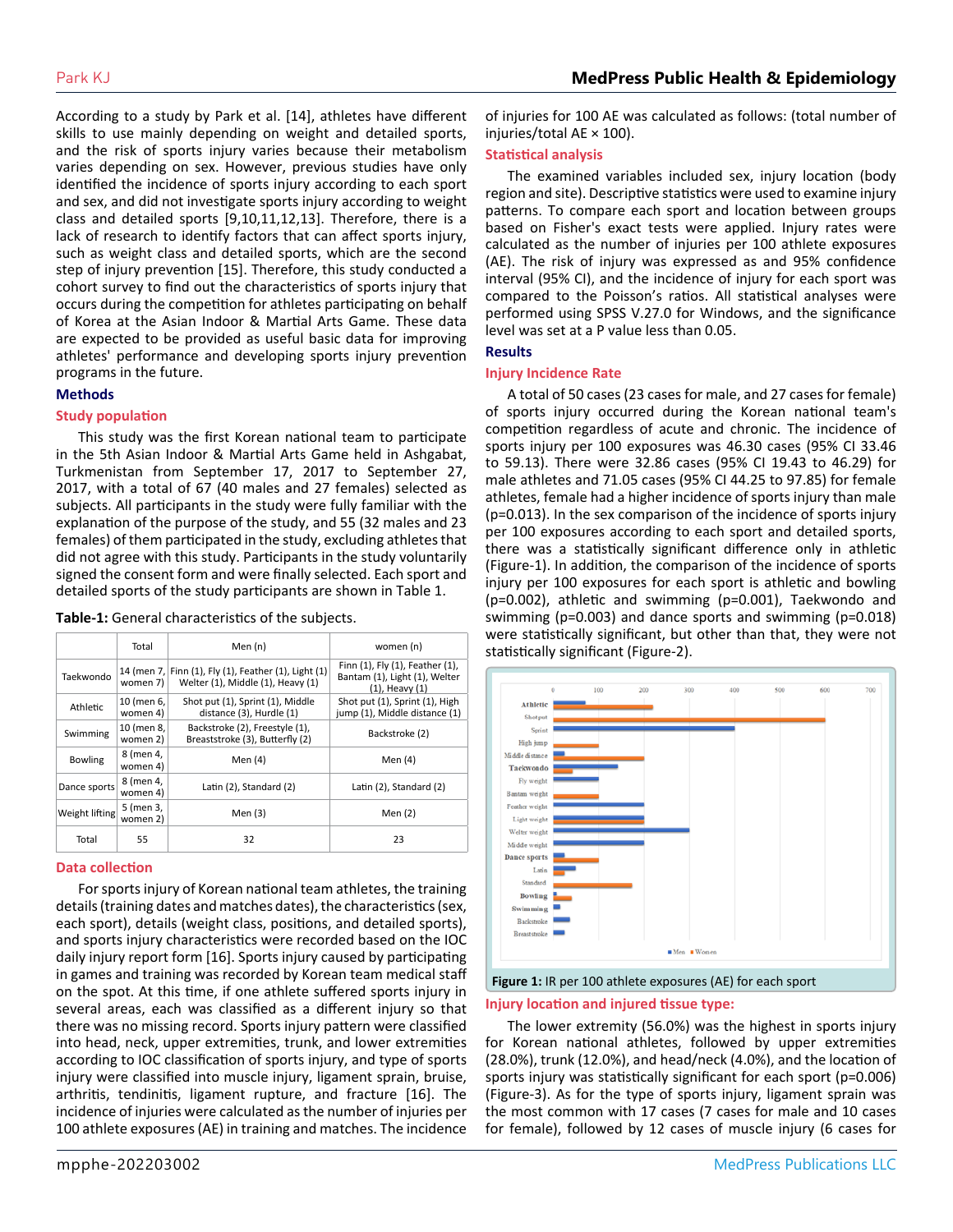male and female respectively), and 7 cases of tendinitis (2 cases for male and 5 cases for female). Type of sports injury according to sex were similar (p=0.588; Figure-4).







**Figure 3:** During this competition injury location.



#### **Discussion**

Sports injury, which is an obstacle to athletes' performance improvement and successful career, is one of the most important factors that cannot be overlooked [5]. Therefore, preventing sports injury is of paramount importance for athletes management. Accordingly, a cohort study was conducted on Korean athletes at the Asian Indoor & Martial Arts Game, an international competition, to find out the incidence and type of sports injury that occurs during the competition. This is to provide useful basic data for improving athletes' performance and developing sports injury prevention programs in the future.

#### **Injury incidence rate:**

Each sport differs in exposure to the risk of sports injury depending on the rules of the matches and the content of the event [17]. Accordingly, the incidence of sports injury may vary according to sex, each sport, and detailed sports. In our study, the incidence of sports injury per 100 exposures of the Korean national team was 46.30 cases (95% CI 33.46 to 59.13), 32.86 cases (95% CI 19.43 to 46.29) for male athletes and 71.05 cases (95% CI 44.25 to 97.85) for female athletes. Meanwhile, according to Kim and Kim [18], the ratio of athletic injuries between men and women is different. There are several factors for this reason, but one of them is the difference in neuromuscular muscles between male and female. According to Dutton [19], loss of control ability in neuromuscles during exercise changes the pattern of exercise and causes muscle fatigue, increasing the incidence of sports injury. Unfortunately, female athletes are significantly inferior to male athletes in controlling neuromuscles [19]. These differences in neuromuscular control capabilities can also be associated with recovery and recurrent injury. Another reason is the difference in metabolism between male and female. Glucose and lipid metabolism and energy balance and body fat distribution have a significant impact on athletes' health, which has a greater impact on female athletes than male athletes [20]. In addition, when looking at the incidence of sports injuries per 100 exposures for each sport in our study, athletic was the highest, followed by Taekwondo, dance sports, bowling, and swimming. The comparison of the incidence of sports injuries according to each event is athletic and bowling (p=0.002), athletic and swimming (p=0.001), Taekwondo and swimming (p=0.003) and dance sports and swimming (p=0.018) were statistically significant. A prospective study of sports injuries has been conducted for each of the last three Olympic events [12,13,14,15,16,17,18,19,20,2 1,22,23]. There were differences in our study and participating events, but in these three studies, athletic and taekwondo had a higher incidence of injury than swimming, which was similar to our study. This may be because the technology used for each sport characteristic is different, and the training method and technology are different [17]. In addition, even athletes in the same event have different skills and movements that they mainly use depending on the detailed event, so the incidence of sports injuries and sports injuries are different [23]. Athletes in weight classes have different weight loss and weight loss methods depending on their respective weight classes, which can also affect the incidence of sports injuries [14].

#### **Injury location and injured tissue type:**

In our study, there was a difference in the area where sports injury occurred for each sport (p=.006). According to Kim [24], sports injury is often caused in specific areas due to differences in skills and body parts mainly used for each sport. In addition, according to Sterkowicz et al. [25], uses different skills depending on the physical physique and physical strength of each athlete. Accordingly, there is a difference in the areas where sports injury occurs for each sport. Looking at the types of sports injury, ligament sprain was the most common, followed by muscle injury and tendinitis. These results showed similar trends to previous sports injury cohort surveys [21,22]. This may be because